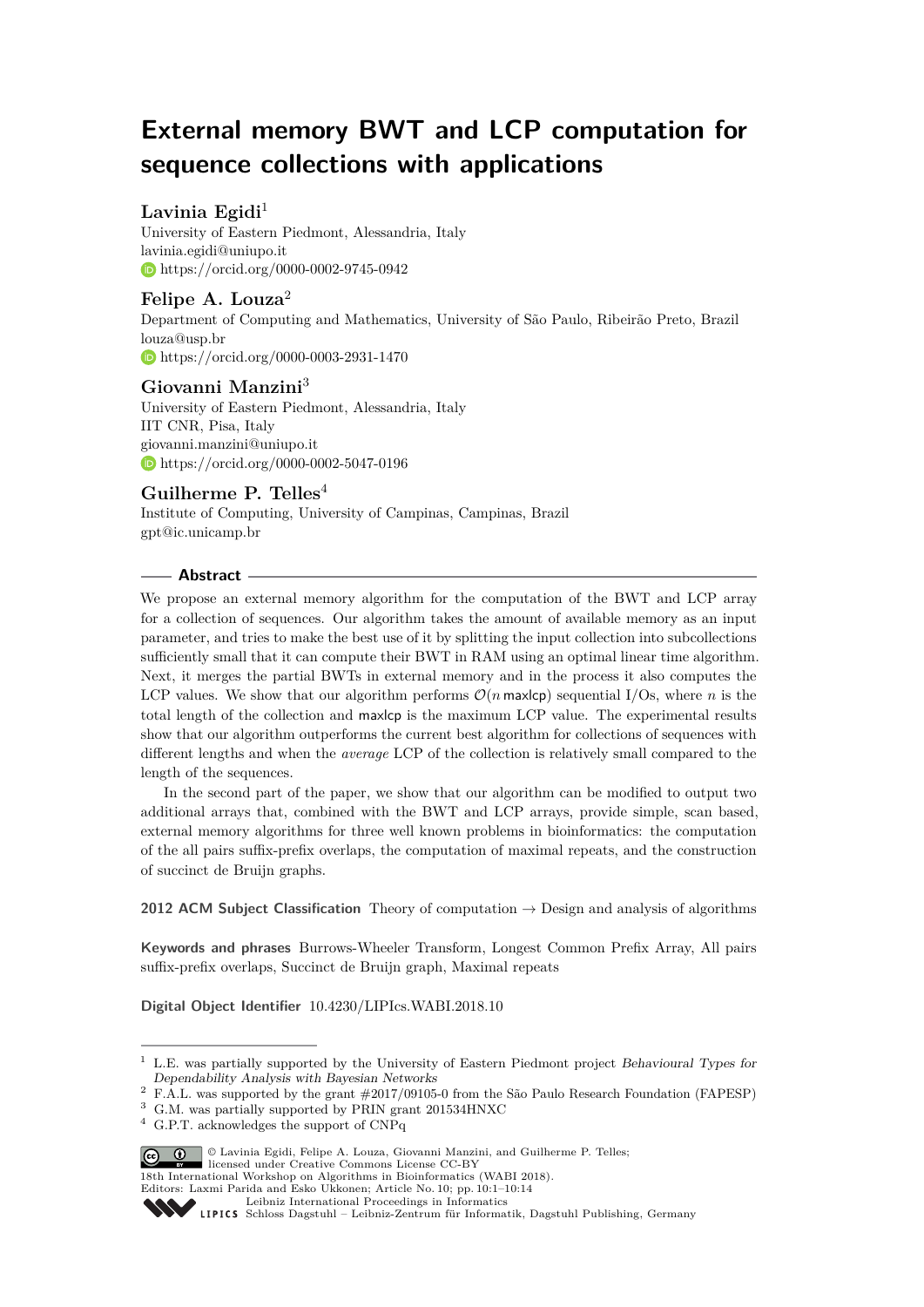#### **10:2 External memory LCP and BWT computation with applications**

**Supplement Material** Source code: <https://github.com/felipelouza/egap/>

**Acknowledgements** We wish to thank the anonymous referees for useful observations; we appreciated in particular an extensive comment on external memory models.

## **1 Introduction**

A fundamental problem in bioinformatics is the ability to efficiently search into the billions of DNA sequences produced by NGS studies. The Burrows Wheeler transform (BWT) is a well known structure which is the starting point for the construction of compressed indices for collection of sequences [\[24\]](#page-13-1). The BWT is often complemented with the Longest Common Prefix (LCP) array since the latter makes it possible to efficiently emulate Suffix Tree algorithms [\[14,](#page-12-0) [31\]](#page-13-2). The construction of such data structures is a challenging problem. Although the final outcome is a *compressed* index, construction algorithms can be memory hungry and the necessity of developing *lightweight*, i.e. space economical, algorithms was recognized since the very beginning of the field [\[9,](#page-12-1) [26,](#page-13-3) [27\]](#page-13-4). When even lightweight algorithms do not fit in RAM, one has to resort to external memory construction algorithms (see [\[13,](#page-12-2) [18,](#page-12-3) [19,](#page-12-4) [23\]](#page-13-5) and references therein).

Although the space efficient computation of the BWT in RAM is well studied, and remarkable advances have been recently obtained [\[2,](#page-12-5) [30\]](#page-13-6), for external memory computation the situation is less satisfactory. For collections of sequences, the first external memory algorithm is the BCR algorithm described in [\[1\]](#page-12-6) that computes the multi-string BWT for a collection of total size *n*, performing a number of sequential I/Os proportional to  $nK$ , where  $K$  is the length of the longest sequence in the collection. This approach is clearly not competitive when the sequences have non homogeneous lengths, and it is far from the theoretical optimal even for sequences of equal length. Nevertheless, the simplicity of the algorithm makes it very effective for collections of relatively short sequences, and this has become the reference tool for this problem. This approach was later extended [\[11\]](#page-12-7) to compute also the LCP values with the same asymptotic number of I/Os. When computing also the LCP values, or when the input strings have different lengths, the algorithm uses  $\mathcal{O}(m)$  words of RAM, where *m* is the number of input sequences.

In this paper, we present a new external memory algorithm for the computation of the BWT and LCP array for a collection of sequences. Our algorithm takes the amount of available RAM as an input parameter, and tries to make the best use of it by splitting the input into subcollections sufficiently small so that it can compute their BWT in internal memory using an optimal linear time algorithm. Next, it merges the partial BWTs in external memory and in the process it also computes the LCP values. Since the LCP values are computed in a non-standard order, the algorithm is completed by an external memory merge sort procedure that computes the final LCP array. We show that our algorithm performs a number of sequential I/Os between  $\mathcal{O}(n)$  avelcp) and  $\mathcal{O}(n)$  maxlcp), where avelcp and maxlcp are respectively the average and the maximum Longest Common Prefix of the input sequences. The experimental results show that our algorithm is indeed much faster than BCR for collections of sequences when the average LCP is relatively small compared to the length of the sequences.

To our knowledge, the only other known external memory algorithm for computing the BWT and LCP arrays of a collection of sequences is the one recently proposed in [\[4\]](#page-12-8) that performs  $\mathcal{O}(n \text{ max} \log n)$  sequential I/Os and uses  $\mathcal{O}(m + k)$  words of RAM. We plan to experimentally compare this algorithm to ours in the near future.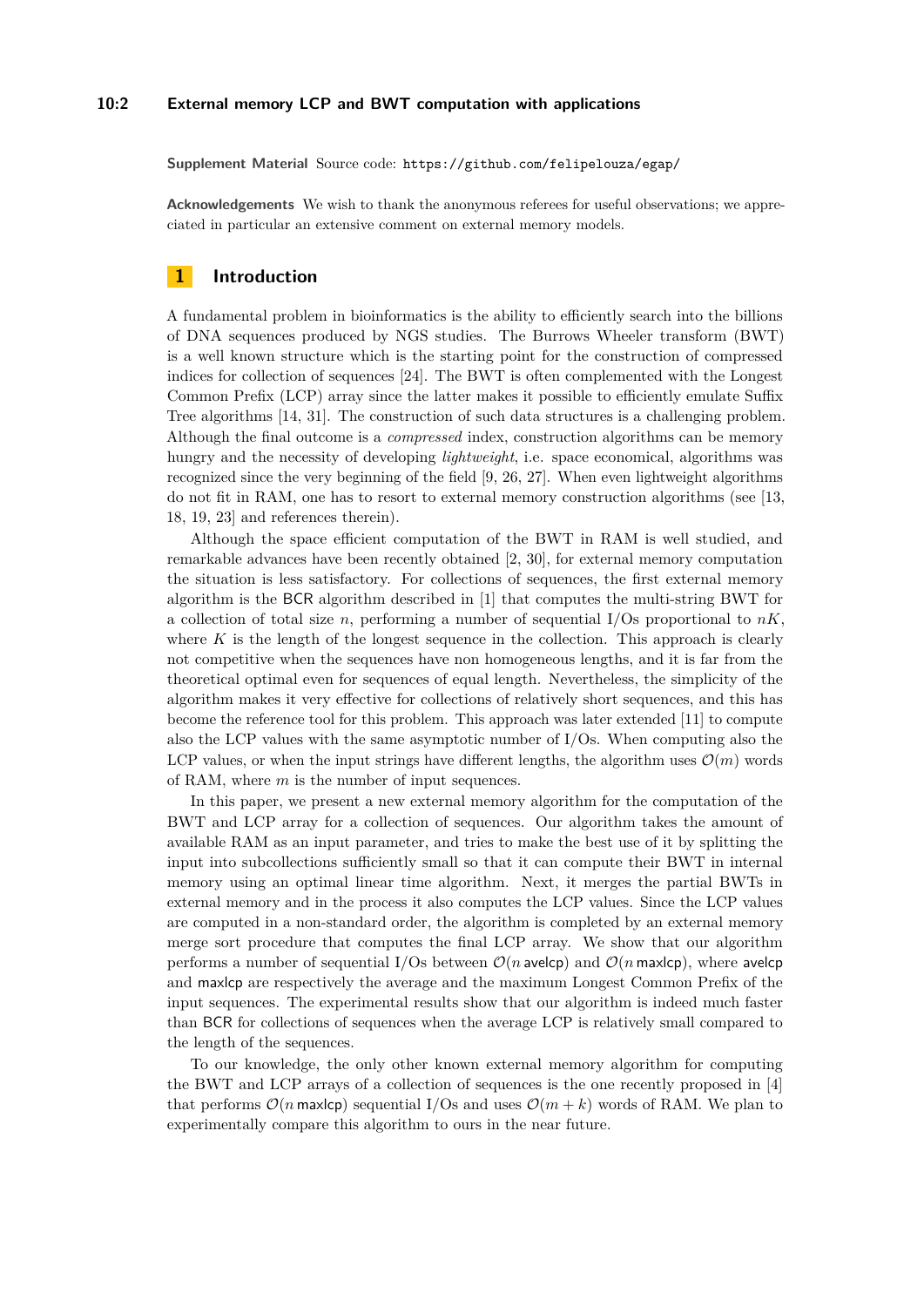#### **L. Egidi, F. A. Louza, G. Manzini, and G. P. Telles 10:3** 10:3

Another contribution of the paper, which follows from our main result, is the design of simple external memory algorithms for three well known problems, namely: the computation of maximal repeats [\[21,](#page-13-7) [34\]](#page-13-8), the computation of the all pairs suffix-prefix overlaps [\[16,](#page-12-9) [33,](#page-13-9) [35\]](#page-13-10), and the construction of succinct de Bruijn graphs [\[3,](#page-12-10) [7,](#page-12-11) [8\]](#page-12-12). This is achieved using the BWT and LCP arrays, together with two additional arrays that our algorithm can compute without any asymptotic slowdown. The first one is the so called Document Array providing for each suffix the ID of the sequence it belongs to; the second one is a bit array indicating whether each suffix is a substring of the one immediately following it in lexicographic order. Our external memory algorithms for these problems are derived from known internal memory algorithms, but they process the input data in a single sequential scan. In addition, for the problem of the all pairs suffix-prefix, we go beyond the recent solutions [\[5,](#page-12-13) [33,](#page-13-9) [35\]](#page-13-10) that compute *all* the overlaps, by computing only the overlaps above a certain length, still spending constant time per reported overlap. Since the above problems often involve huge datasets we believe it is important to provide external memory algorithms. To our knowledge, only for the all pair suffix-prefix problem there exists an external memory algorithm that computes all the overlaps given the BWT, LCP and Generalized Suffix Array of the input collection [\[5,](#page-12-13) Algorithm 2].

# <span id="page-2-2"></span>**2 Background**

Let  $s[1, n]$  denote a string of length *n* over an alphabet  $\Sigma$  of size  $\sigma$ . As usual, we assume  $s[n]$ is a special symbol (end-marker) not appearing elsewhere in s and lexicographically smaller than any other symbol. We write  $s[i, j]$  to denote the substring  $s[i]s[i+1] \cdots s[j]$ . If  $j \geq n$  we assume  $s[i, j] = s[i, n]$ . If  $i > j$  or  $i > n$  then  $s[i, j]$  is the empty string. Given two strings  $s_1$ and  $s_2$  we write  $s_1 \leq s_2$  ( $s_1 \prec s_2$ ) to denote that  $s_1$  is lexicographically (strictly) smaller than  $s_2$ . We denote by  $LCP(s_1, s_2)$  the length of the longest common prefix between  $s_1$  and  $s_2$ .

The *suffix array*  $\mathsf{sa}[1,n]$  associated to s is the permutation of  $[1,n]$  giving the lexicographic order of s's suffixes, that is, for  $i = 1, \ldots, n - 1$ ,  $s[sa[i], n] \prec s[sa[i+1], n]$ .

<span id="page-2-0"></span>The *longest common prefix* array  $\text{lcp}[1, n+1]$  is defined for  $i = 2, \ldots, n$  by

$$
lcp[i] = LCP(s[sa[i-1], n], s[sa[i], n]);
$$
\n
$$
(1)
$$

the lcp array stores the length of the longest common prefix (LCP) between lexicographically consecutive suffixes. For convenience we define  $|cp|1| = |cp|n + 1| = -1$ .

Let  $s_1[1, n_1], \ldots, s_k[1, n_k]$  be such that  $s_1[n_1] = \S_1, \ldots, s_k[n_k] = \S_k$ , where where  $\S_1$  <  $\ldots$  <  $\$_k$  are *k* symbols not appearing elsewhere in  $\mathsf{s}_1, \ldots, \mathsf{s}_k$  and smaller than any other symbol. Let  $\mathsf{sa}_{1\cdots k}[1,n]$  denote the suffix array of the concatenation  $\mathsf{s}_1 \cdots \mathsf{s}_k$  of total length  $n = \sum_{h=1}^{k} n_h$ . The *multi-string* BWT [\[11,](#page-12-7) [25\]](#page-13-11) of  $s_1, \ldots, s_k$ , denoted by  $\mathsf{bwt}_{1\cdots k}[1,n]$ , is defined as

<span id="page-2-1"></span>
$$
\text{bwt}_{1\cdots k}[i] = \begin{cases} \mathsf{s}_j[\mathsf{n}_j] & \text{if } \mathsf{sa}_{1\cdots k}[i] = \sum_{h=1}^{j-1} n_h + 1\\ \mathsf{s}_j[\mathsf{sa}_{1\cdots k}[i] - \sum_{h=1}^{j-1} n_h - 1] & \text{if } \sum_{h=1}^{j-1} n_h + 1 < \mathsf{sa}_{1\cdots k}[i] \leq \sum_{h=1}^{j} n_h. \end{cases} \tag{2}
$$

Essentially  $\mathsf{bwt}_{1\cdots k}$  is a permutation of the symbols in  $\mathsf{s}_1,\ldots,\mathsf{s}_k$  such that the position in bwt<sub>1</sub>...<sub>*k*</sub> of  $s_i[j]$  is given by the lexicographic rank of its context  $s_i[j+1, n_i]$  (or  $s_i[1, n_i]$ ) if  $j = n<sub>i</sub>$ ). Fig. [1](#page-3-0) shows an example with  $k = 2$ . Notice that for  $k = 1$ , this is the usual Burrows-Wheeler transform [\[10\]](#page-12-14).

Given the suffix array  $s_1...k[1,n]$  of the concatenation  $s_1 \cdots s_k$ , we consider the corresponding LCP array  $\mathsf{lcp}_{1\cdots k}[1,n]$  defined as in [\(1\)](#page-2-0) (see again Fig. [1\)](#page-3-0). Note that, for  $i = 2, \ldots, n$ ,  $|c_{p_1...k}[i]$  gives the length of the longest common prefix between the contexts of  $bwt_{1...k}[i]$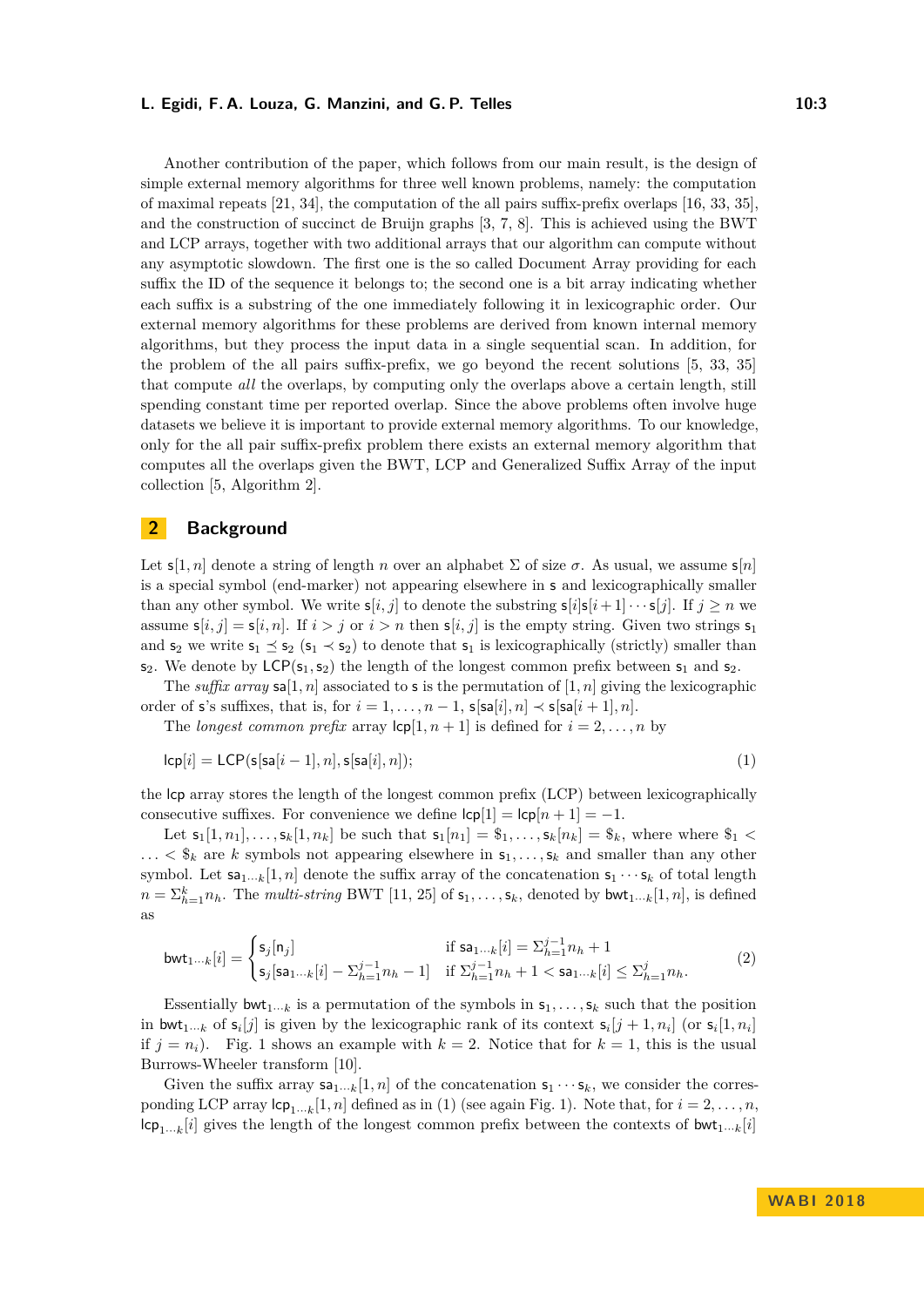### **10:4 External memory LCP and BWT computation with applications**

<span id="page-3-0"></span>

| Icp            | bwt    | context               | lcp            | bwt    | context                | id             | $\mathsf{lcp}_{12}$ | $bwt_{12}$ | context             |
|----------------|--------|-----------------------|----------------|--------|------------------------|----------------|---------------------|------------|---------------------|
| $-1$           | b      | $\$_1$                | $-1$           | c      | $\$_2$                 | 1              | $-1$                | b          | $\$_1$              |
| $\mathbf 0$    | C      | $ab\$_1$              | $\Omega$       | $\$_2$ | aabcabc $\$_2$         | $\overline{2}$ | $\Omega$            | C          | $\$_2$              |
| $\overline{2}$ | $\$_1$ | $abcab\$ <sub>1</sub> | 1              | c      | $abc\$ 2               | $\overline{2}$ | $\mathbf 0$         | $\$_2$     | aabcabc $\$_2$      |
| $\Omega$       | a      | $b\$\_1$              | 3              | a      | $abcabc\$ <sub>2</sub> | 1              | 1                   | C          | $ab\$_1$            |
| 1              | a      | $bcab\$_1$            | $\Omega$       | a      | $bc\$_2$               | $\overline{2}$ | $\overline{2}$      | C          | $abc\$ 2            |
| $\Omega$       | b      | cab <sub>1</sub>      | $\overline{2}$ | a      | $bcabc\$_2$            | 1              | 3                   | $\$_1$     | $abcab\$_1$         |
| -1             |        |                       | 0              | b      | $c\$_2$                | $\overline{2}$ | 5                   | a          | abcabc              |
|                |        |                       | 1              | b      | $\mathsf{cabc}\$_2$    | 1              | $\Omega$            | a          | $b\$\_1$            |
|                |        |                       | $-1$           |        |                        | $\overline{2}$ | 1                   | a          | $bc\$_2$            |
|                |        |                       |                |        |                        | 1              | $\overline{2}$      | a          | $bcab\$_1$          |
|                |        |                       |                |        |                        | $\overline{2}$ | 4                   | a          | $bcabc\$_2$         |
|                |        |                       |                |        |                        | $\overline{2}$ | $\Omega$            | b          | $c\$_2$             |
|                |        |                       |                |        |                        | $\mathbf{1}$   | 1                   | b          | cab <sub>1</sub>    |
|                |        |                       |                |        |                        | $\overline{2}$ | 3                   | b          | $\mathsf{cabc}\$_2$ |
|                |        |                       |                |        |                        |                | $-1$                |            |                     |

**Figure 1** LCP array and BWT for  $s_1 = \text{abcab}\$ <sub>1</sub> and  $s_2 = \text{abcab}\epsilon_2^2$ , and multi-string BWT and corresponding LCP array for the same strings. Column id shows, for each entry of bwt<sub>12</sub> =  $bc\$ <sub>2</sub>cc $\frac{6}{1}$ aaaabbb whether it comes from  $s_1$  or  $s_2$ .

and  $\text{bwt}_{1\cdots k}[i-1]$ . We stress that all practical implementations use a single \$ symbol as end-marker for all strings to avoid alphabet explosion, but end-markers from different strings are then sorted as described, i.e., on the basis of the index of the strings they belong to.

# **2.1 Computing multi-string BWTs**

The gSACA-K algorithm [\[22\]](#page-13-12), based on algorithm SACA-K [\[32\]](#page-13-13), computes the suffix array for a string collection. Given a collection of strings of total length *n*, gSACA-K computes the suffix array for their concatenation in  $O(n)$  time using  $(\sigma + 1)$  log *n* additional bits (in practice, only 2KB are used for ASCII alphabets). It is optimal for alphabets of constant size  $\sigma = O(1)$ . The *multi-string* bwt<sub>1</sub>...<sub>*k*</sub> of  $s_1, \ldots, s_k$  can be easily obtained from the suffix array as in [\(2\)](#page-2-1). **gSACA-K** can compute also the  $\mathsf{lcp}$  array  $\mathsf{lcp}_{1\cdots k}$  still in linear time using only the additional space for the lcp values.

# **2.2 Merging multi-string BWTs**

The Gap algorithm [\[12\]](#page-12-15), based on an earlier algorithm by Holt and McMillan [\[17\]](#page-12-16), is a simple procedure to merge multi-string BWTs. In its original formulation the Gap algorithm can also merge LCP arrays, but in this paper we compute LCP values using a different approach more suitable for external memory execution. We describe here only the main idea behind Gap and refer the reader to [\[12\]](#page-12-15) for further details.

Given *k* multi-string BWTs for disjoint subcollections, the Gap algorithm computes a multi-string BWT for the whole collection. The computation does not explicitly need the collection but only the multi-string BWTs to be merged. For simplicity in the following we assume we are merging k single-string BWTs bwt<sub>1</sub> = bwt( $s_1$ ),..., bwt<sub>k</sub> = bwt( $s_k$ ); the algorithm does not change in the general case where the inputs are multi-string BWTs. Recall that computing  $\text{bwt}_{1\cdots k}$  amounts to sorting the symbols of  $\text{bwt}_{1}, \ldots, \text{bwt}_{k}$  according to the lexicographic order of their contexts, where the context of symbol  $\mathsf{bwt}_i[i]$  is  $\mathsf{s}_i[\mathsf{sa}_i[i], n_i]$ , for  $j = 1, \ldots, k$ .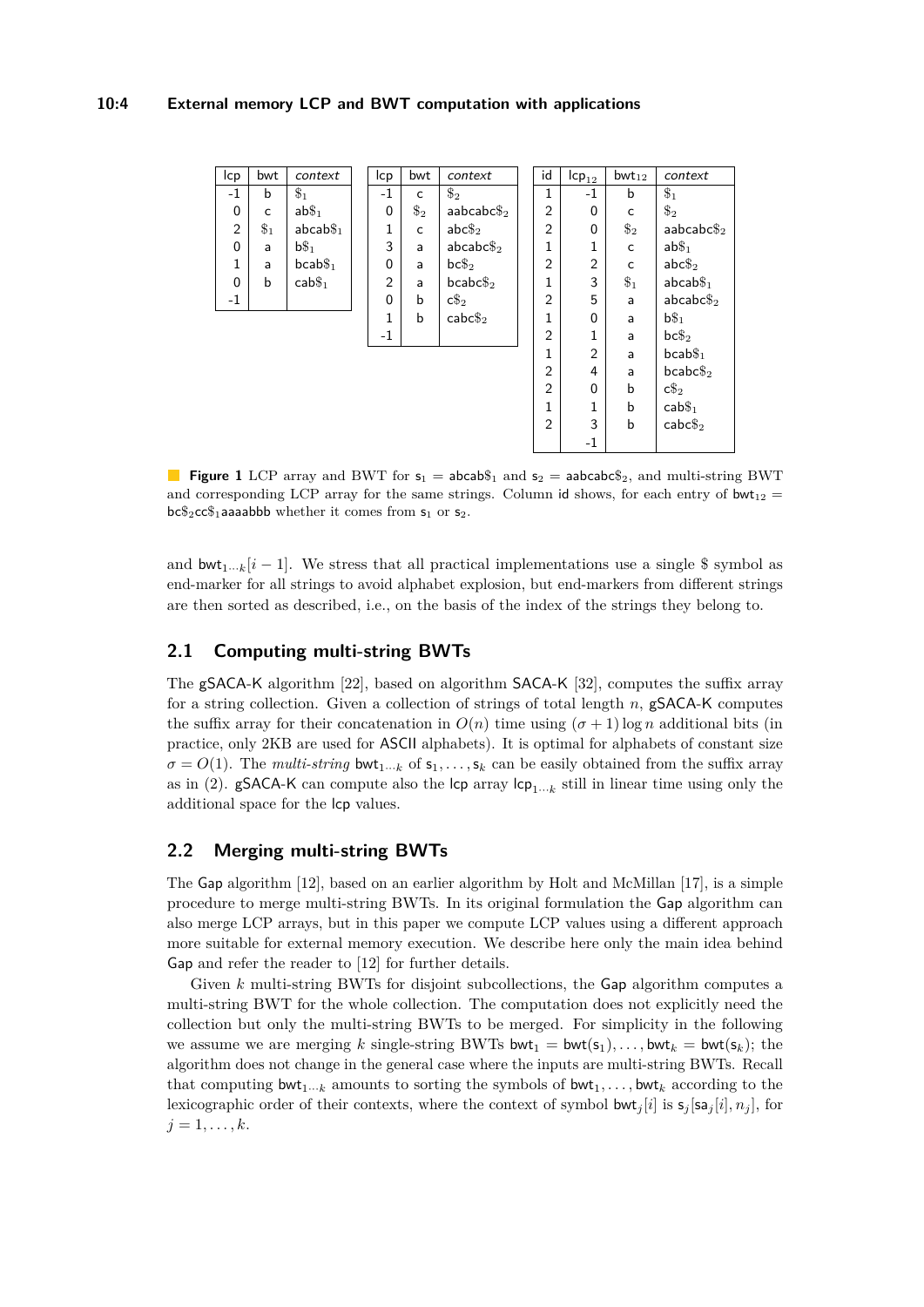#### **L. Egidi, F. A. Louza, G. Manzini, and G. P. Telles 10:5** 10:5

The Gap algorithm works in successive iterations. After the *h*-th iteration the entries of each bwt*<sup>λ</sup>* are sorted on the basis of the first *h* symbols of their context. More formally, the output of the *h*-th iteration is a *k*-valued vector  $Z^{(h)}$  containing  $n_{\lambda} = |s_{\lambda}|$  entries  $\lambda$  for each  $\lambda = 1, \ldots, k$ , such that the following property holds.

<span id="page-4-0"></span>► Property 1. For  $\lambda_1, \lambda_2 \in \{1, ..., k\}$ ,  $\lambda_1 < \lambda_2$ , and  $i = 1, ..., n_{\lambda_1}$  and  $j = 1, ..., n_{\lambda_2}$  the ith  $\lambda_1$  precedes the j-th  $\lambda_2$  in  $Z^{(h)}$  iff  $s_{\lambda_1}[s_{\lambda_1}[i], s_{\lambda_1}[i]+h-1] \preceq s_{\lambda_2}[s_{\lambda_2}[j], s_{\lambda_2}[j]+h-1]$ .

Following Property [1](#page-4-0) we identify the *i*-th  $\lambda$  in  $Z^{(h)}$  with bwt<sub> $\lambda$ </sub>[*i*] so that  $Z^{(h)}$  corresponds to a permutation of  $\text{bwt}_{1\cdots k}$ . Property [1](#page-4-0) is equivalent to state that we can logically partition  $Z^{(h)}$  into  $b(h) + 1$  blocks

$$
Z^{(h)}[1,\ell_1], Z^{(h)}[\ell_1+1,\ell_2], \ldots, Z^{(h)}[\ell_{b(h)}+1,n]
$$
\n
$$
(3)
$$

such that each block is either a singleton or corresponds to the set of  $\mathsf{bwt}_{1\cdots k}$  symbols whose contexts are prefixed by the same length-*h* string. Within each block, for  $\lambda_1 < \lambda_2$ , the symbols of bwt<sub> $\lambda_1$ </sub> precede those of bwt<sub> $\lambda_2$ </sub> and the context of any symbol in block  $Z^{(h)}[\ell_j + 1, \ell_{j+1}]$ is lexicographically smaller than the context of any symbol in block  $Z^{(h)}[\ell_k + 1, \ell_{k+1}]$  with  $k > j$ . We keep explicit track of such blocks using a bit array  $B[1, n + 1]$  such that at the end of iteration *h* it is  $B[i] \neq 0$  if and only if a block of  $Z^{(h)}$  starts at position *i*, i.e.  $|c_{p_1...k}[i] \leq h-1$ . By Property [1,](#page-4-0) when all entries in *B* are nonzero,  $Z^{(h)}$  describes how the bwt<sub>*i*</sub>  $(j = 1, \ldots, k)$  should be merged to get bwt<sub>1</sub>...<sub>*k*</sub>.

# <span id="page-4-1"></span>**3 The eGap algorithm**

At a glance, the eGap algorithm for computing the multi-string BWT and LCP array in external memory works in three phases. First it builds multi-string BWTs for sub-collections in internal memory, then it merges these BWTs in external memory and generates the LCP values. Finally, it merges the LCP values in external memory.

## **3.1 Phase 1: BWT computation**

Given a collection of sequences  $s_1, s_2, \ldots, s_k$ , we split it into sub-collections sufficiently small that we can compute the multi-string SA for each one of them using the linear time internal memory gSACA-K algorithm (Section [2\)](#page-2-2). After computing each SA, Phase 1 writes each multi-string BWT to disk in uncompressed form using one byte per character.

# **3.2 Phase 2: BWT merging and LCP computation**

This part of the algorithm is based on the Gap algorithm described in Section [2](#page-2-2) but it is designed to work efficiently in external memory and it computes LCP values in addition to merging the input (multi-string) BWTs. In the following we assume that the input consists of *k* BWTs bwt<sub>1</sub>,..., bwt<sub>k</sub> of total length *n* over an alphabet of size  $\sigma$ . The input BWTs are read from disk and never moved to internal memory. We denote by  $\text{bwt}_{1\cdots k}$  and  $\text{lcp}_{1\cdots k}$  the output BWT and LCP arrays.

The algorithm initially sets  $Z^{(0)} = \mathbf{1}^{n_1} \mathbf{2}^{n_2} \dots \mathbf{k}^{n_k}$  and  $B = \mathbf{10}^{n-1} \mathbf{1}$ . Since the context of every symbol is prefixed by the same length-0 string (the empty string), initially there is a single block containing all symbols. At iteration *h* the algorithm computes  $Z^{(h)}$  from  $Z^{(h-1)}$ as follows. We define an array  $F[1, \sigma]$  such that  $F[c]$  contains the number of occurrences of characters smaller than *c* in  $\text{bwt}_{1\cdots k}$ . *F* partitions  $Z^{(h)}$  into  $\sigma$  buckets, one for each symbol. Using  $Z^{(h-1)}$  we scan the partially merged BWT, and whenever we encounter the BWT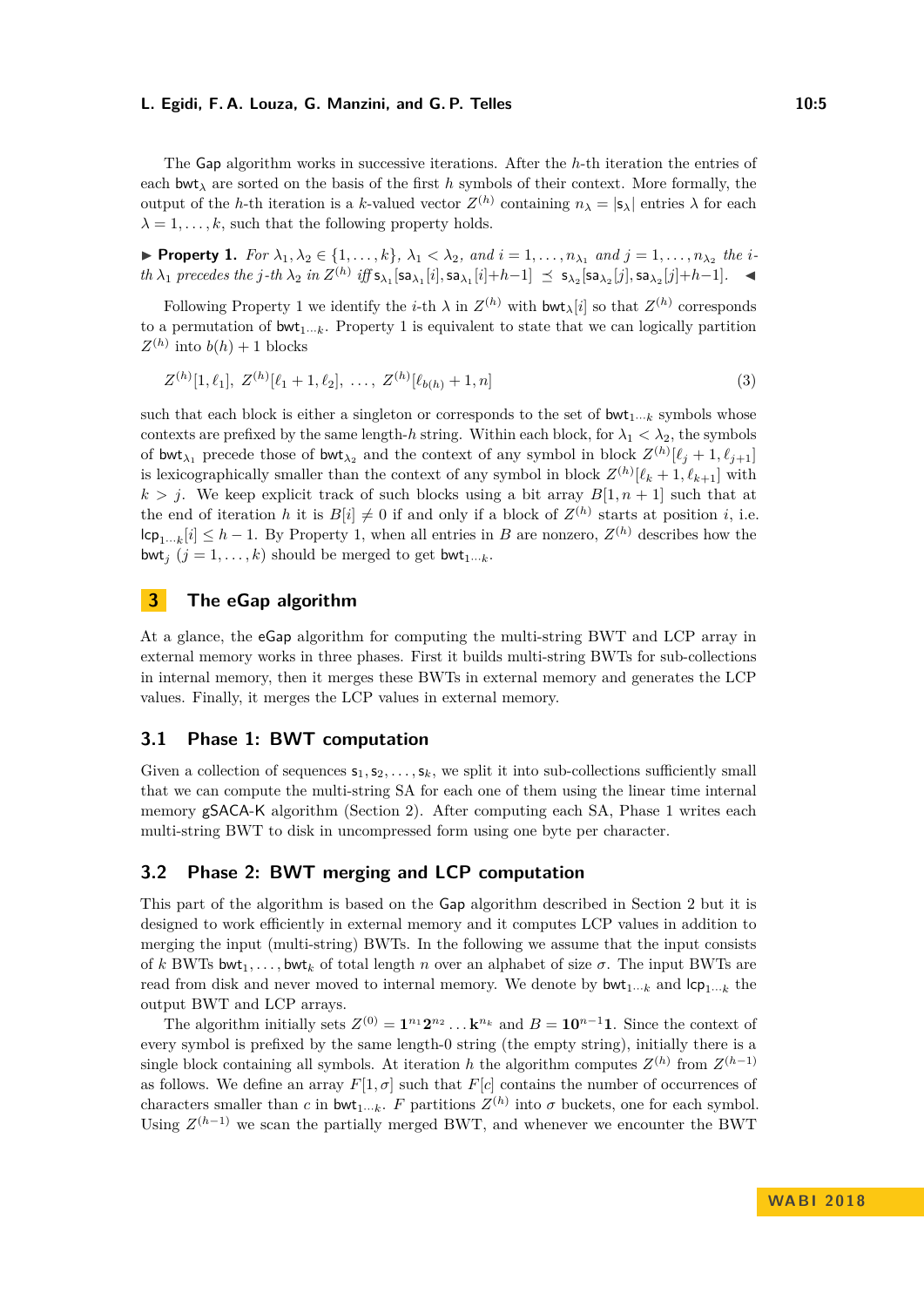#### **10:6 External memory LCP and BWT computation with applications**

character *c* coming from  $\mathsf{bwt}_i$ , with  $i \in \{1, \ldots, k\}$ , we store it in the next free position of bucket *c* in  $Z^{(h)}$ ; note that *c* is not actually moved, instead we write *i* in its corresponding position in  $Z^{(h)}$ . Instead of using distinct arrays  $Z^{(0)}, Z^{(1)}, \ldots$  we only use two arrays  $Z^{\text{old}}$ and  $Z^{\text{new}}$ , that are kept on disk. At the beginning of iteration *h* it is  $Z^{\text{old}} = Z^{(h-1)}$  and  $Z^{\text{new}} = Z^{(h-2)}$ ; at the end  $Z^{\text{new}} = Z^{(h)}$  and the roles of the two files are swapped. While  $Z<sup>old</sup>$  is accessed sequentially,  $Z<sup>new</sup>$  is updated sequentially within each bucket, that is within each set of positions corresponding to a given character. Since the boundary of each bucket is known in advance we logically split the  $Z^{new}$  file in buckets and write to each one sequentially.

The key to the computation of the LCP array by eGap is to exploit the bitvector *B* used by Gap to mark the beginning of blocks. We observe that entry  $B[i]$  is set to 1 during iteration  $h = \text{lcp}_{1\cdots k}[i] + 1$ , when it is determined that the contexts of bwt<sub>1</sub> $\cdots$ *k*[*i*] and bwt<sub>1</sub> $\cdots$ *k*[*i* − 1] have a common prefix of length exactly *h* − 1 (and a new block is created). We introduce an additional bit array  $B_x$  such that, at the beginning of iteration *h*,  $B_x[i] = 1$  iff  $B[i]$  has been set to **1** at iteration  $h-2$  or earlier. During iteration h, if  $B[i] = \mathbf{1}$  we look at  $B_x[i]$ . If  $B_x[i] = \mathbf{0}$  then  $B[i]$  has been set at iteration  $h-1$ : thus we output to a temporary file *F*<sub>*h*−2</sub> the pair  $\langle i, h - 2 \rangle$  to record that  $\mathsf{lcp}_{1\cdots k}[i] = h - 2$ , then we set  $B_x[i] = \mathbf{1}$  so no pair for position *i* will be produced in the following iterations. At the end of iteration *h*, file  $F_{h-2}$ contains all pairs  $\langle i, \text{lcp}_{1\cdots k}[i] \rangle$  with  $\text{lcp}[i] = h-2$ ; the pairs are written in increasing order of their first component, since  $B$  and  $B_x$  are scanned sequentially. These temporary files will be merged in Phase 3.

As proven in [\[12,](#page-12-15) Lemma 7], if at iteration *h* of the Gap algorithm we set  $B[i] = 1$ , then at any iteration  $g \geq h + 2$  processing the entry  $Z^{(g)}[i]$  will not change the arrays  $Z^{(g+1)}$ and *B*. Since the roles of the  $Z^{\text{old}}$  and  $Z^{\text{new}}$  files are swapped at each iteration, and at iteration *h* we scan  $Z^{\text{old}} = Z^{(h-1)}$  to update  $Z^{\text{new}}$  from  $Z^{(h-2)}$  to  $Z^{(h)}$ , we can compute only the entries  $Z^{(h)}[j]$  that are different from  $Z^{(h-2)}[j]$ . In particular, any range  $[\ell, m]$ such that  $B_x[\ell] = B_x[\ell+1] = \cdots = B_x[m] = 1$  can be added to a set of *irrelevant* ranges that the algorithm may skip in successive iterations (irrelevant ranges are defined in terms of the array  $B_x$  as opposed to the array  $B$ , since before skipping an irrelevant range we need to update both  $Z^{\text{old}}$  and  $Z^{\text{new}}$ ). We read from one file the ranges to be skipped at the current iteration and simultaneously write to another file the ranges to be skipped at the next iteration (note that irrelevant ranges are created and consumed sequentially). Since skipping a single irrelevant range takes  $\mathcal{O}(k+\sigma)$  time, an irrelevant range is stored only if its size is larger than a given threshold *t* and we merge consecutive irrelevant ranges whenever possible. In our experiments we used  $t = \max(256, k + \sigma)$ . In the worst case the space for storing irrelevant ranges could be  $\mathcal{O}(n)$  but in actual experiments it was always less than 0*.*1*n* bytes.

As in the Gap algorithm, when all entries in  $B$  are nonzero,  $Z^{\text{old}}$  describes how the BWTs bwt<sub>j</sub>  $(j = 1, \ldots, k)$  should be merged to get bwt<sub>1</sub><sub>···</sub>*k*, and a final sequential scan of the input BWTs along with  $Z^{\text{old}}$  allows to write bwt<sub>1</sub>...<sub>*k*</sub> to disk, in sequential order. Our implementation can merge at most  $2^7 = 128$  BWTs at a time because we use 7 bits to store each entry of  $Z^{\text{old}}$  and  $Z^{\text{new}}$ . These arrays are maintained on disk in two separate files; the additional bit of each byte are used to keep the current and the next copy of *B*. The bit array  $B_x$  is stored separately in a file of size  $n/8$  bytes. To merge of a set of  $k > 128$  BWTs we split the input in subsets of cardinality 128 and merge them in successive rounds. We have also implemented a semi-external version of the merge algorithm that uses *n* bytes of RAM. The *i*-th byte is used to store  $Z^{\text{old}}[i]$  and  $Z^{\text{new}}[i]$  (3 bits each),  $B[i]$  and  $B_x[i]$ .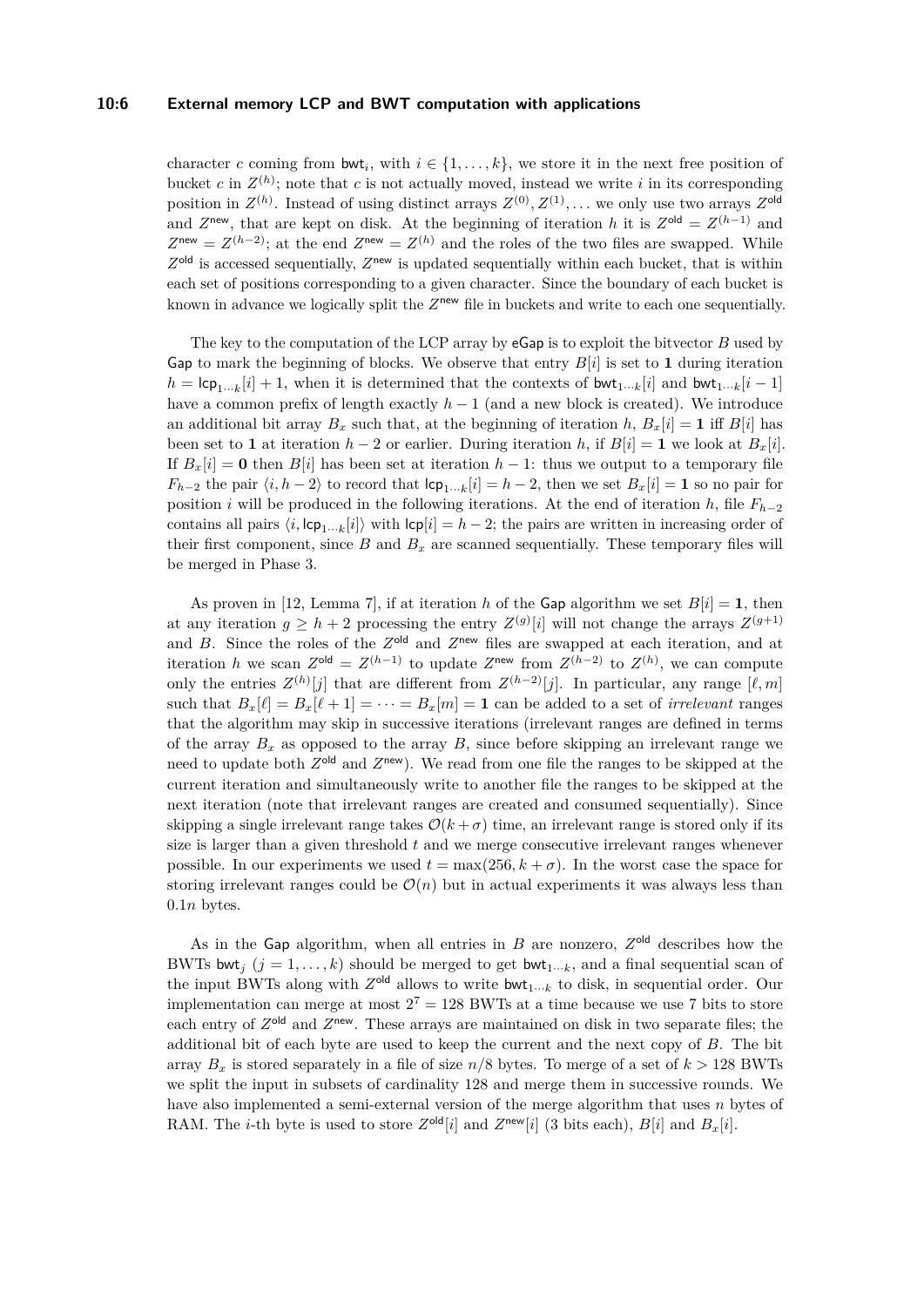# **3.3 Phase 3: LCP merging**

At the end of Phase 2 all LCP-values have been written to the temporary files *F<sup>h</sup>* on disk as pairs  $\langle i, \text{lcp}[i] \rangle$ . Each file  $F_h$  contains all pairs with second component equal to *h* in order of increasing first component. The computation of the LCP array is completed using a standard external memory multiway merge [\[20,](#page-12-17) ch. 5.4.1] of maxlcp sorted files, where  $max \lbrack c \rbrack p = \max_i (\lbrack c \rbrack p_{1\cdots k}[i])$  is the largest LCP value.

## **3.4 Analysis**

During Phase 1, gSACA-K computes the suffix array for a sub-collection of total length *m* using  $9m$  bytes. If the available RAM is  $M$ , the input is split into subcollections of size ≈ *M/*9. Since gSACA-K runs in linear time, if the input collection has total size *n*, Phase 1 takes  $\mathcal{O}(n)$  time overall.

A single iteration of Phase 2 consists of a complete scan of *Z* (*h*−1) except for the irrelevant ranges. Since the algorithm requires maxlcp iterations, without skipping the irrelevant ranges the algorithm would require maxlep sequential scans of  $\mathcal{O}(n)$  items. Reasoning as in [\[12,](#page-12-15) Theorem 8] we get that by skipping irrelevant ranges the overall amount of data *directly* read/written by the algorithm is  $\mathcal{O}(n)$  avelcp) items where avelcp is the arithmetic average of the entries in the final LCP array. However, if we reason in terms of disk blocks, every time we skip an irrelevant range we discard the current block and load a new one (unless the beginning of the new relevant range is inside the same block, in that case skipping the irrelevant range does not save any  $I/O$ . We can upper bound this extra cost, with an overhead of  $\mathcal{O}(1)$  blocks for each irrelevant range skipped. Summing up, assuming the total number of skipped ranges is *Ir* and that each disk block consists of *S* words, the I/O complexity of Phase 2 is  $\mathcal{O}(Ir + n \text{a} \text{velocity} \log k / (S \log n))$  block I/Os, where *k* is the number of input BWTs. Although the preliminary experiments in Section [4](#page-6-0) suggest that in practice *Ir* is small, for simplicity and uniformity with the previous literature we upper bound the cost of Phase 2 with  $\mathcal{O}(n \max$ lcp) sequential I/Os, (corresponding to  $\mathcal{O}(n \max$ lcp  $\log k/(S \log n))$ block I/Os). As a future work, we plan to do a detailed theoretical and experimental analysis of the impact of skipping irrelevant ranges.

Phase 3 takes  $\mathcal{O}(\lceil \log_K \mathsf{max}(\mathsf{c}_F) \rceil)$  rounds; each round merges *K* LCP files by sequentially reading and writing  $\mathcal{O}(n)$  bytes of data. The overall cost of Phase 3 is therefore  $\mathcal{O}(n \log_K \text{max}$ cp) sequential I/Os. In our experiments we used  $K = 256$ ; since in our tests  $max$ lcp  $\lt 2^{16}$  two merging rounds were always sufficient.

The above analysis suggests that Phase 2 is the most expensive phase of the eGap algorithm. Indeed, in our experiments we found that Phase 2 always took at least 95% of the overall running time.

## <span id="page-6-0"></span>**4 Experiments**

In this section we report some preliminary experiments on the eGap algorithm. Testing external memory algorithms is extremely time consuming since, to make a realistic external memory setting, one has to use an amount of RAM smaller than the size of the data. If more RAM is available, even if the algorithm is supposedly not using it, the operating system will use it to temporary store disk data and the algorithm will be no longer really working in external memory. This phenomenon will be apparent also from our experiments. For this reasons we used datasets of size 8GB, reported in Table [1,](#page-7-0) and a machine with 32GB of RAM but reduced at boot time to 1GB, to simulate input data much larger than the available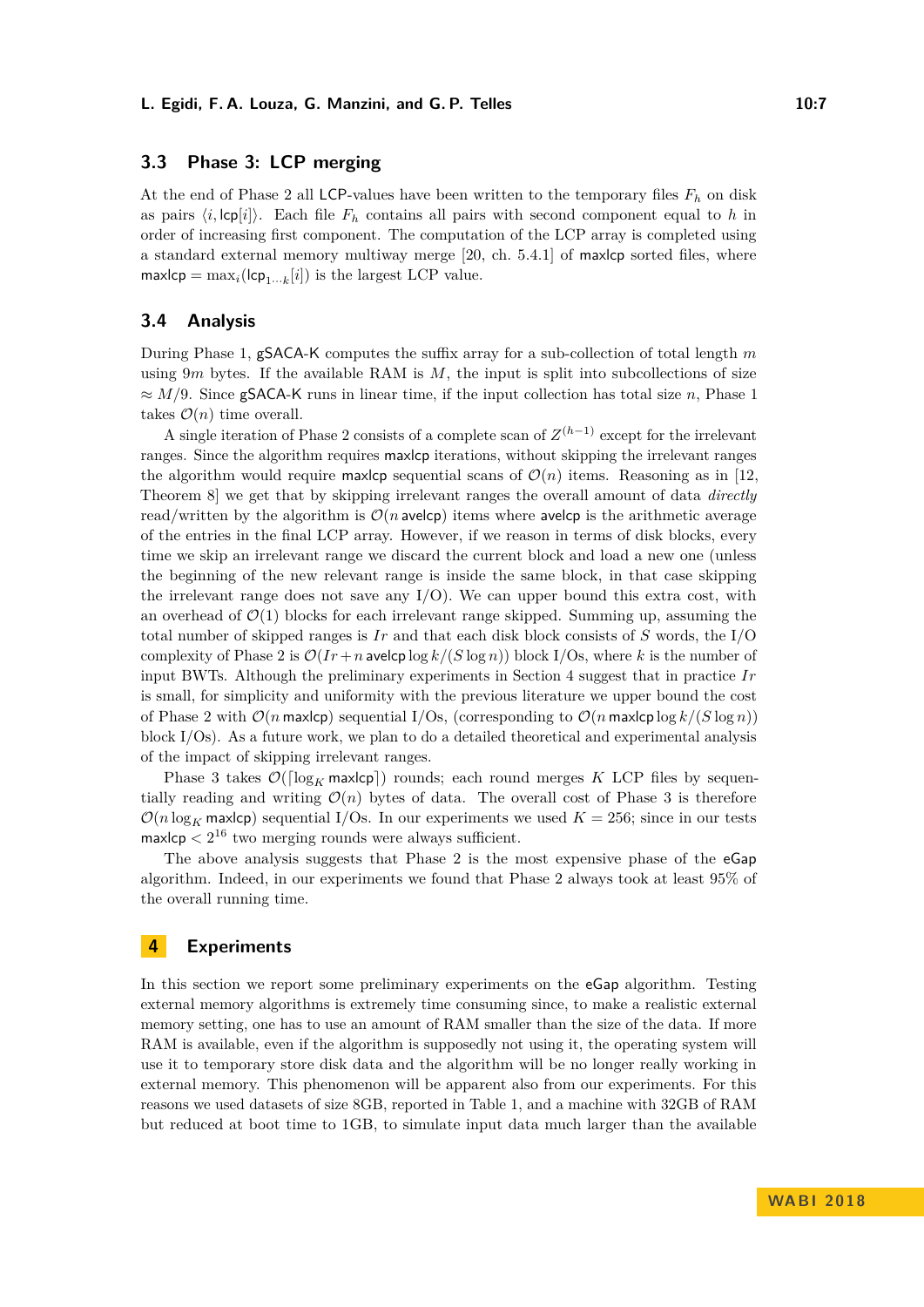## **10:8 External memory LCP and BWT computation with applications**

<span id="page-7-0"></span>**Table 1** Datasets used in our experiments. shortreads are DNA reads from human genome<sup>5</sup> trimmed to length 100. longreads are Illumina HiSeq 4000 paired-end RNA-seq reads from plant Setaria viridis<sup>6</sup> trimmed to length 300. pacbio are PacBio RS II reads from Triticum aestivum (wheat) genome<sup>7</sup> with different lengths. pacbio.1000 are the strings from pacbio trimmed to length 1,000. Columns 5 and 6 show the maximum and average lengths of the single strings. Columns 7 and 8 show the maximum and average LCPs of the collections.

| Name        | Size GB | $\sigma$ | N. of strings | Max Len | Ave Len   | Max LCP | Ave LCP   |
|-------------|---------|----------|---------------|---------|-----------|---------|-----------|
| shortreads  | 8.0     | 6        | 85,899,345    | 100     | 100       | 99      | 27.90     |
| longreads   | 8.0     | 5        | 28,633,115    | 300     | 300       | 299     | 90.28     |
| pachio.1000 | 8.0     | b        | 8,589,934     | 1,000   | $1{,}000$ | 876     | $18.05\,$ |
| pacbio      | 8.0     | 5        | 942.248       | 71,561  | 9.116     | 3,084   | 18.32     |

RAM, and 8GB, to simulate input data of approximately the same size as the available RAM and test also the semi external version of our algorithm. Note that for a 8GB input, the output BWT+LCP data has size 24GB, so even 8GB RAM is still significantly less than the input and the output combined.

We implemented eGap in ANSI C based on the source code of Gap [\[12\]](#page-12-15) and gSACA-K [\[22\]](#page-13-12). Our algorithm was compiled with GNU GCC ver. 4.6.3, with optimizing option -O3. The source code is freely available at <https://github.com/felipelouza/egap/>. The experiments were conducted on a machine with GNU/Linux Debian 7.0/64 bits operating system using an Intel i7-3770 3.4 GHz processor with 8 MB cache, 32 GB of RAM and a 2.0 TB SATA hard disk with 7200 RPM and 64 MB cache.

We compared  $eGap$  with  $BCR+LCP<sup>8</sup>$  $BCR+LCP<sup>8</sup>$  $BCR+LCP<sup>8</sup>$  from the BEETL Library [\[1\]](#page-12-6) which is the currently most used tool for the construction of BWT and LCP arrays in external memory. As a reference we also tested the external memory tool eGSA [\[23\]](#page-13-5) that computes the Suffix and LCP arrays for a collection of sequences. However, we tested eGSA only using 32GB of RAM since the authors in [\[23\]](#page-13-5) showed its running time degrades about 25 times when the RAM is restricted to the input size.

The results in Table [2](#page-8-0) show that eGap's running time per input byte is roughly proportional to the average LCP. For example, if we look at the two pacbio datasets we see that they have widely different maximum LCPs, yet their running times are very close similarly to their average LCPs. According to the theoretical analysis in [\[1\]](#page-12-6), BCR+LCP running time per input byte is proportional to the sequence length. Using 1GB RAM the tool BCR+LCP could not handle the shortreads dataset because of insufficient internal memory, and it stopped with an internal error after four days of computation on the pacbio.1000 dataset (we have contacted the authors about the error and plan to complete the comparison as soon as we obtain a stable version of the software). The tool BCR+LCP cannot handle input sequences of different lengths, so for the pacbio dataset we used the tool extLCP [\[11\]](#page-12-7) by the same authors. However, extLCP appears to be not competitive on pacbio and for each instance we stopped it when it became clear that its running time was much higher than eGap's. In the future we also plan to include in the comparison two recent algorithms proposed in [\[4,](#page-12-8) [6\]](#page-12-18). In particular, the algorithm in  $[4]$  is also based on a merge strategy. First, for each  $h$ , it computes the sequence

 $^5$  <ftp://ftp.sra.ebi.ac.uk/vol1/ERA015/ERA015743/srf/>

<sup>&</sup>lt;sup>6</sup> <https://trace.ncbi.nlm.nih.gov/Traces/sra/?run=ERR1942989><br><sup>7</sup> https://trace.ncbi.nlm.nih.gov/Traces/sra/?run=SPP5816161

<https://trace.ncbi.nlm.nih.gov/Traces/sra/?run=SRR5816161>

<span id="page-7-1"></span><sup>8</sup> <https://github.com/BEETL/BEETL/>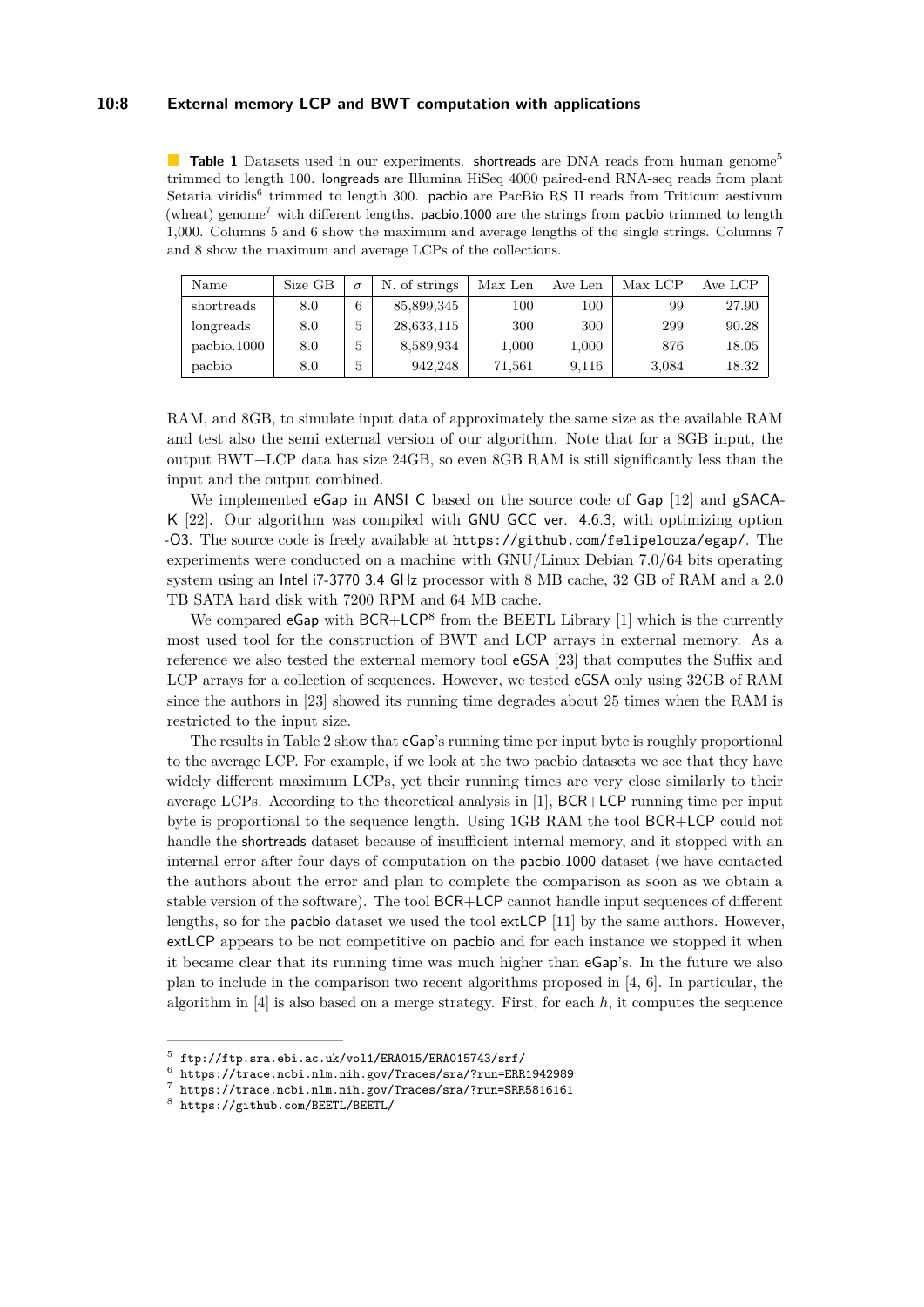#### **L. Egidi, F. A. Louza, G. Manzini, and G. P. Telles 10:9**

| Name        |       | eGap   |      | BCR+LCP  | eGSA   |       |      |
|-------------|-------|--------|------|----------|--------|-------|------|
|             | 1GB   | $8$ GB | 32GB | 1GB      | $8$ GB | 32GB  | 32GB |
| shortreads  | 17.19 | 3.76   | 2.87 | $\times$ | 5.65   | 3.96  | 2.08 |
| longreads   | 52.39 | 9.75   | 6.76 | 18.54    | 16.01  | 10.88 | 1.89 |
| pachio.1000 | 24.88 | 3.54   | 1.81 | $\times$ | 54.00  | 36.96 | 1.89 |
| pachio      | 23.43 | 3.42   | 1.82 | > 70     | > 50   | > 50  | 1.74 |

<span id="page-8-0"></span>■ **Table 2** Running times in  $\mu$  seconds per input byte.

of characters preceding all length-*h* suffixes, ordered according to the lexicographical order of the length-*h* suffixes (a sort of partial BWT). Then, it uses a procedure inspired by the Holt-Macmillan algorithm [\[17\]](#page-12-16) to merge all the partial BWTs to the final output.

Although incomplete, the results show that BCR+LCP is competitive for short reads or collections with a large average LCP, while eGap clearly dominates in datasets with long reads and relatively small average LCP. In particular, when the available RAM is at least equal to the size of the input, eGap can use the semi-external strategy described in Section [3](#page-4-1) and becomes significantly faster. Note that using 32GB RAM both algorithms become much faster: even though they allocate for their use a small fraction of that RAM, the operating system uses the remaining RAM as a buffer and avoids many disk accesses. Using 32GB RAM eGSA turns out to be the fastest algorithm and its running time appears to be less influenced by the size of the average LCP. Another advantage is that it also computes the Suffix Array, but it has the drawback of using a large amount of disk working space: 340GB for a 8GB input vs 56GB used by eGap.

# **5 Applications**

In this section we show that the **eGap** algorithm, in addition to the BWT and LCP arrays, can output additional information that can be used to design efficient *external memory* algorithms for three well known problems on sequence collections: the computation of maximal repeats, the all pairs suffix-prefix overlaps, and the construction of succinct de Bruijn graphs. For these problems we describe algorithms which are derived from known (internal memory) algorithms but they process the input data in a single sequential scan. In addition, the amount of RAM used by the algorithms is usually much smaller than the size of inputs since it grows linearly with the number of sequences and the maximum LCP value.

Our starting point is the observation that the eGap algorithm can also output an array which provides, for each bwt entry, the id of the sequence to which that entry belongs. In information retrieval this is usually called the Document Array, so in the following we will denote it by da. In Phase 1 the gSACA-K algorithm can compute the da together with the lcp and bwt using only additional 4*n* bytes of space to store the da entries. These partial da's can be merged in Phase 2 using the  $Z^{new}$  array in the same way as the BWT entries. In the following we use bwt, lcp, and da to denote the multistring BWT, LCP and Document Array of a collection of *m* sequences of total length *n*. We write s to denote the concatenation  $s_1 \cdots s_m$  and sa to denote the suffix array of s. We will use s and sa to prove the correctness of our algorithms, but neither s nor sa are used in the computations.

## **5.1 Computation of Maximal Repeats**

Different notions of maximal repeats have been used in the bioinformatic literature to model different notions of repetitive structure. We use a notion of maximal repeat from [\[15,](#page-12-19) Ch. 7]: we say that a string  $\alpha$  is a *Type 1 maximal repeat* if  $\alpha$  occurs in the collection at least twice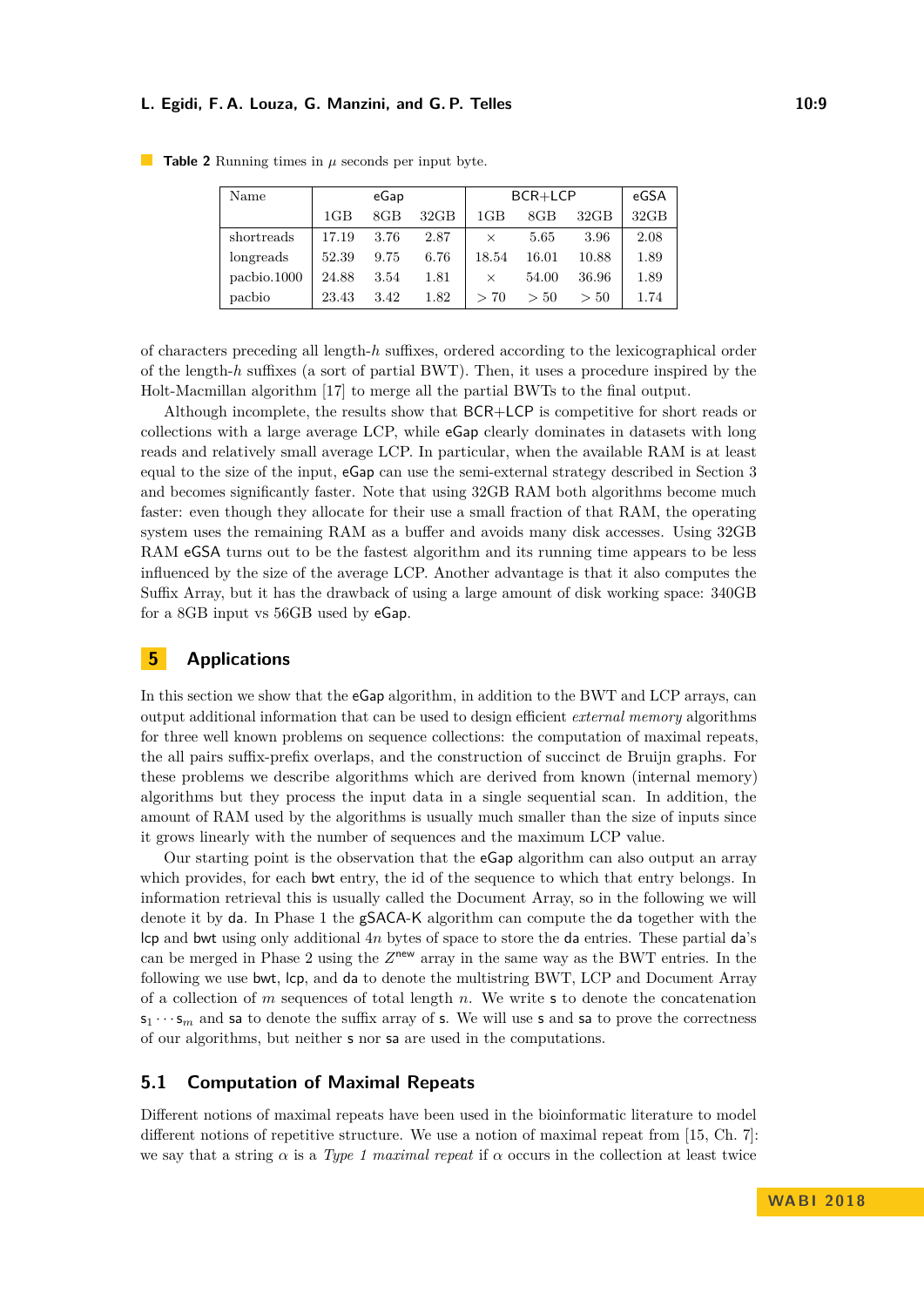#### **10:10 External memory LCP and BWT computation with applications**

and every extension, i.e. *cα* or *αc* with  $c \in \Sigma$ , occurs fewer times. We consider also a more restrictive notion: we say that a string  $\alpha$  is a *Type 2 maximal repeat* if  $\alpha$  occurs in the collection at least twice and every extension of  $\alpha$  occurs at most once.

We first show how to compute Type 1 maximal repeats with a sequential scan of the arrays bwt and lcp. The crucial observation is that we have a substring of length  $\ell$  that prefixes sa entries  $j, j+1, \ldots, i$  iff  $\text{lcp}[h] \geq \ell$  for  $h = j+1, \ldots, i$ , and both  $\text{lcp}[j]$  and  $\text{lcp}[i+1]$ are smaller than  $\ell$ . To ensure that the repeat is maximal, we also require that there exists  $h \in [j + 1, i]$  such that  $\text{lcp}|h| = \ell$  and that  $\text{bwt}|j, i|$  contains at least two distinct characters.

During the scan, we maintain a stack containing pairs  $\langle j, \text{lcp}[h] \rangle$  such that  $j \leq h$ ; in addition if  $\langle j', lcp[h'] \rangle$  is below  $\langle j, lcp[h] \rangle$  on the stack, then  $h' < j$ . If, when we reach position  $i > h$ , the pair  $\langle j, \text{lcp}[h] \rangle$  is in the stack this means that all positions *k* between *j* and *i* we have  $\text{lcp}[k] \geq \text{lcp}[h]$ . To maintain this invariant, when we reach position *i*, if the current top pair  $\langle j, \text{lcp}[h] \rangle$  has  $\text{lcp}[h] < \text{lcp}[i]$ , then  $\langle i, \text{lcp}[i] \rangle$  is pushed on top of the stack. Otherwise, all pairs  $\langle j, \text{lcp}[h] \rangle$  with  $\text{lcp}[h] \geq \text{lcp}[i]$  are popped from the stack; if  $\hat{j}$  is the index of the last pair popped from the stack, pair  $\langle \hat{j}, \text{lcp}[i] \rangle$  is pushed on the stack. The rationale for the latter addition is that for all  $\hat{j} \leq j \leq i$  it is  $\text{lcp}[j] \geq \text{lcp}[i]$  and therefore the prefix of length  $\text{lcp}[i]$  of  $s[sa[j], n]$  is the same as the prefix of the same length of  $s[sa[i], n]$ . It is not difficult to prove that for each stack entry  $\langle j$ ,  $\mathsf{lcp}[h]\rangle$ , it is  $\mathsf{lcp}[j-1] < \mathsf{lcp}[h]$ .

If entry  $\langle j+1, \text{lcp}[h] \rangle$  is removed from the stack at iteration  $i+1$ , by the above discussion  $\lvert \mathsf{c} \mathsf{p}[j] < \lvert \mathsf{c} \mathsf{p}[h]$ ;  $\lvert \mathsf{c} \mathsf{p}[i+1] < \lvert \mathsf{c} \mathsf{p}[h]$  (because  $\langle j+1, \lvert \mathsf{c} \mathsf{p}[h] \rangle$ ) is being removed), and for  $k =$  $j+1,\ldots,i$  lcp[ $k$ ]  $\geq$  lcp[ $h$ ]. To ensure that we have found a Type 1 maximal repeat we only need to check that  $\text{bwt}[j, i]$  contains at least two distinct characters. To efficiently check this latter condition, for each stack entry  $\langle j, \text{lcp}[h] \rangle$  we maintain a bitvector  $b_j$  of size  $\sigma$  keeping track of the distinct characters in the array bwt from position  $j - 1$  to the next stack entry, or to the last seen position for the entry at the top of the stack. When  $\langle j, \text{lcp}[h] \rangle$  is popped from the stack its bitvector is or-ed to the previous stack entry in constant time; if  $\langle i, \text{lcp}[h] \rangle$ is popped from the stack and immediately replaced with  $\langle j, \mathsf{lcp}[i] \rangle$  its bitvector survives as it is (essentially because it is associated with an index, not with a stack entry). Clearly, maintaining the bitvector does not increase the asymptotic cost of the algorithm.

To find Type 2 maximal repeats, we are interested in consecutive LCP entries  $|cp|j|$ ,  $|cp|j+$ 1],..., $|c|i|, |c|i + 1|$ , such that  $|c|j| < |c|j + 1| = |c|j + 2| = \cdots = |c|i| > |c|i + 1|$ . Indeed, this ensures that for  $h = j, \ldots, i$  all suffixes  $s[sa[h], n]$  are prefixed by the same string *α* of length lcp[*j* + 1] and every extension *αc* occurs at most once. If this is the case, then *α* is a Type 2 maximal repeat if all characters in  $\mathsf{bwt}[i,i]$  are distinct since this ensures that also every extension  $c\alpha$  occurs at most once. In order to detect this situation, as we scan the lcp array we maintain a candidate pair  $(j + 1, \text{lcp}[j + 1])$  such that  $j + 1$  is the largest index seen so far for which  $|c_p[j] < |c_p[j+1]|$ . When we establish a candidate at  $j+1$  as above, we init a bitvector *b* marking entries  $\mathsf{bwt}[j]$  and  $\mathsf{bwt}[j+1]$ . As long as the following values  $\text{lcp}[j + 2], \text{lcp}[j + 3], \ldots$  are equal to  $\text{lcp}[j + 1]$  we go on updating *b* and if the same position is marked twice we discard  $\langle j+1, \text{lcp}[j+1] \rangle$ . If we reach an index  $i+1$  such that  $\log[i+1] > \log[j+1]$ , we update the candidate and reinitialize *b*. If we reach  $i+1$  such that  $|c_p[i+1]|$   $\langle$  lcp[ $j+1|$ ] and  $\langle j+1, |c_p[j+1]\rangle$  has not been discarded, then a repeat of Type 2 (with  $i - j + 1$  repetitions) has been located.

Note that when our algorithms discover Type 1 or Type 2 maximal repeats, we know the repeat length and the number of occurrences, so one can easily filter out non-interesting repeats (too short or too frequent). In some applications, for example the MUMmer tool [\[28\]](#page-13-14), one is interested in repeats that occur in at least *r* distinct sequences, maybe exactly once for each sequence. Since for these applications the number of distinct sequences is relatively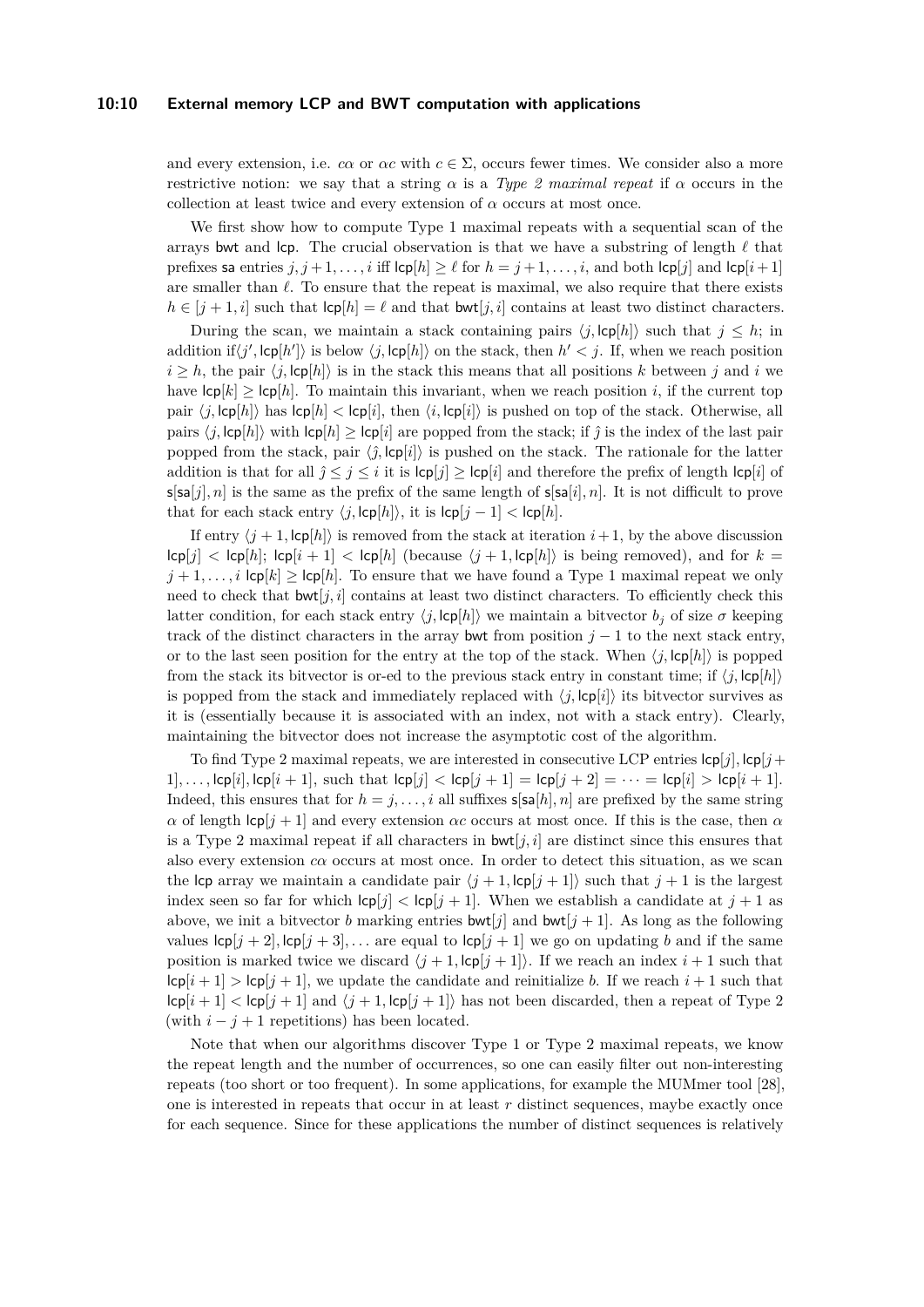small, we can handle this requirements by simply scanning the da array simultaneously with the lcp and bwt arrays and keeping track of the sequences associated to a maximal repeat using a bitvector (or a union-find structure) as we do with characters in the bwt.

## **5.2 All pairs suffix-prefix overlaps**

In this problem we want to compute, for each pair of sequences  $s_i$   $s_j$ , the longest overlap between a suffix of  $s_i$  and a prefix of  $s_j$ . Our solution follows closely the one in [\[33\]](#page-13-9) which in turn was inspired by an earlier Suffix-tree based algorithm [\[16\]](#page-12-9). The algorithm in [\[33\]](#page-13-9) solves the problem using a Generalized Enhanced Suffix array (consisting of the arrays sa, lcp, and da) in  $\mathcal{O}(n+m^2)$  time, which is optimal since there are  $m^2$  overlaps. However, for large collections it is natural to consider the problem of reporting only the overlaps larger than a given threshold  $\tau$  still spending constant time per reported overlap. Our algorithm solves this more challenging problem.

In the following we say that the suffix starting at  $\mathsf{sa}[i]$  is *special* iff  $\mathsf{s}[\mathsf{sa}[i] + \mathsf{lcp}[i+1]] = \$$ or, in other words, if the suffix starting at  $\mathsf{sa}[i]$  is a substring of the suffix starting at  $\mathsf{sa}[i+1]$ (not considering the end-marker \$). For example, in Fig. [1](#page-3-0) (right) the suffixes  $ab\mathcal{S}_0$ ,  $ab\mathcal{S}_1$ ,  $abcab\$ <sup>0</sup> are all special. We can modify Phase 2 of our algorithm so that it outputs also a bit array xlcp such that  $x\vert c\vert i\vert = 1$  iff the suffix starting at  $sa[i]$  is special. In the full paper we will formally prove that this modification does not increase the asymptotic cost and requires only 2*n* bits of disk working space.

Our algorithm consists of a sequential scan of the arrays bwt, lcp, and da, and xlcp. We maintain *m* distinct stacks, stack[1]*, . . . ,*stack[*m*], one for each input sequence; stack[*k*] stores only *special* suffixes belonging to sequence  $k$ . When the scanning reaches position  $j$ , we store the pair  $\langle j, \log(j+1] \rangle$  in stack[da[*j*]] if and only if  $x \log(j) = 1$  and  $\log(j+1) > \tau$ . During the scanning we maintain the invariant that for all stack entries  $\langle j, \text{lcp}[j + 1] \rangle$ ,  $\text{lcp}[j + 1]$  is the length of longest common prefix between  $s[**s**]<sub>[j]</sub>, n]$  and  $s[**s**]<sub>[i]</sub>, n]$ , where *i* is the next position to be scanned. To this end, when we reach position *i* we remove all entries  $\langle j, \text{lcp}[j + 1] \rangle$  such that  $\text{lcp}[j+1] > \text{lcp}[i+1]$ . To do this spending constant time for removed entry requires some additional machinery: We maintain an array of lists top such that top[ $\ell$ ] contains the indexes *k* for which the entry at the top of stack[*k*] has LCP component equal to  $\ell$  (this array is a stripped down version of [\[33\]](#page-13-9)'s list). In addition, we maintain an additional stack lcpStack containing, in increasing order, the values  $\ell$  such that some stack[ $k$ ] contains an entry with LCP component equal to  $\ell$ .

At iteration *i*, we use  $\text{lopStack}$  and the lists in  $\text{top}[\cdot]$  to reach all stack[*k*] containing entries with LCP component greater than  $|c_p[i+1]|$  and we remove them. After the removal, we update top[ $\ell$ ] where  $\ell$  is the LCP value now at the top of stack[k]. Finally, if  $x \text{lcp}[i] = 1$ and  $\text{lcp}[i+1] > \tau$ , we add  $\langle i, \text{lcp}[i+1] \rangle$  to stack[da[*i*]]; this requires that we also add da[*i*] to top[ $\text{lcp}[i+1]$ ], and that we remove da<sup>[*i*</sup>] from the list top[ $\ell$ ] where  $\ell$  is the previous top LCP value in stack $[dq[i]]$  (to do this we need to maintain for each element at the top of the stack a pointer to its corresponding da entry in top). Since we perform a constant number of operations per entry, maintaining the above data structures takes  $\mathcal{O}(n)$  time overall.

The computation of the overlaps is done as in [\[33\]](#page-13-9). When the scanning reaches position  $i$ , we check whether bwt[ $i$ ] = \$. If this is the case, then  $s[sa[i], n]$  is prefixed by the whole sequence  $\mathsf{s}_{\mathsf{da}[i]}$ , hence the longest overlap between a prefix of  $\mathsf{s}_{\mathsf{da}[i]}$  and a suffix of  $\mathsf{s}_k$  is given by the element currently at the top of  $stack[k]$ , since by construction these stacks only contain special suffixes whose overlap with  $s[sa[i], n]$  is larger than  $\tau$ . To spend time proportional to the number of reported overlaps, instead of accessing all stacks we access only those which are non-empty. This requires that we maintain an additional list containing all values  $\ell$  such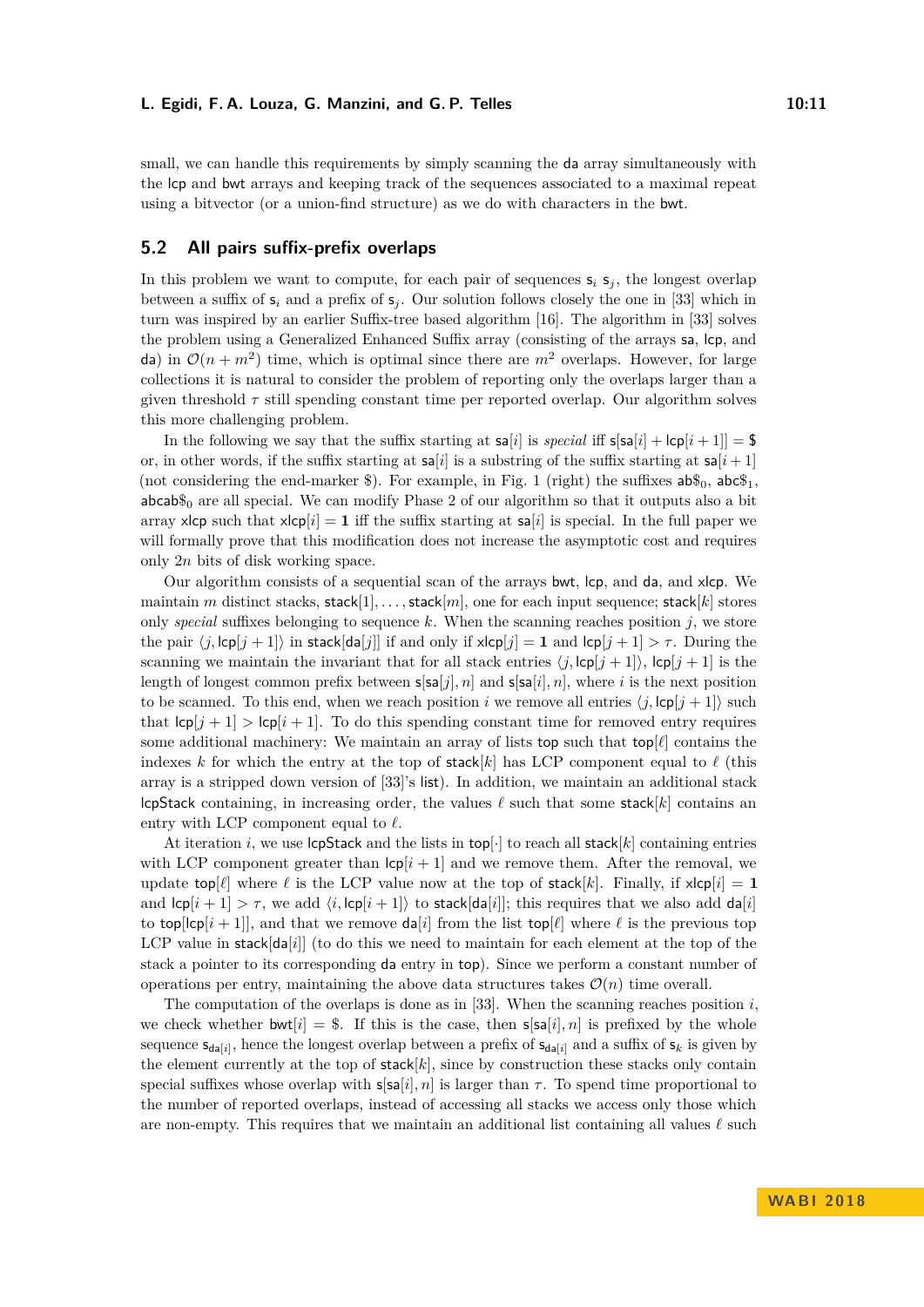#### **10:12 External memory LCP and BWT computation with applications**

that top[ $\ell$ ] is non-empty. For each entry  $\ell$  in this list, top[ $\ell$ ] gives us the id of the sequences with a suffix-prefix overlap with  $\text{da}[i]$  of length  $\ell$ . As in [\[33\]](#page-13-9), we have to handle differently the case in which the whole  $s_{da[i]}$  is a suffix of another sequence, but this can be done without increasing the overall complexity. Since we spend constant time for reported overlap, the overall cost of the algorithm, in addition to the scanning of the  $\frac{b}{\sqrt{c}}$  /s/cp/da arrays, is  $\mathcal{O}(n + E_{\tau})$ , where  $E_{\tau}$  is the number of suffix-prefix overlaps greater than  $\tau$ .

## **5.3 Construction of succinct de Bruijn graphs**

A recent remarkable application of compressed data structures is the design of efficiently navigable succinct representations of de Bruijn graphs [\[3,](#page-12-10) [7,](#page-12-11) [8\]](#page-12-12). Formally, a de Bruijn graph for a collection of strings consists of a set of vertices representing the distinct *k*-mers appearing in the collection, with a directed edge  $(u, v)$  iff there exists a  $(k + 1)$ -mer  $\alpha$  in the collection such that  $\alpha[1, k]$  is the *k*-mer associated to *u* and  $\alpha[2, k+1]$  is the *k*-mer associated to *v*.

The starting point of all de Bruijn graphs succinct representation is the BOSS representation [\[8\]](#page-12-12), so called from the authors' initials. For simplicity we now describe the BOSS representation of a *k*-order de Bruijn graph using the lexicographic order of *k*-mers, instead of the co-lexicographic order as in [\[8\]](#page-12-12), which means we are building the graph with the direction of the arcs reversed. This is not a limitation since arcs can be traversed in both directions (or we can apply our construction to the input sequences reversed).

Consider the *N k*-mers appearing in the collection sorted in lexicographic order. For each *k*-mer  $\alpha_i$  consider the array  $C_i$  of distinct characters  $c \in \Sigma \cup \{\$\}$  such that  $c\alpha_i$  appears in the collection. The concatenation  $W = C_1 C_2 \cdots C_N$  is the first component of the BOSS representation. The second component is a binary array *last*, with  $\vert last \vert = \vert W \vert$ , such that  $last[j] = 1$  iff  $W[j]$  is the last entry of some array  $C_i$ . Clearly, there is a bijection between entries in *W* and graph edges; in the array *last* each sequence  $0^i 1$  ( $i \geq 0$ ) corresponds to the outgoing edges of a single vertex with outdegree  $i + 1$ . Finally, the third component is a binary array *W*<sup>−</sup>, with  $|W^-| = |W|$ , such that  $W^-[j] = 1$  iff  $W[j]$  comes from the array *C*<sup>*i*</sup>, where  $\alpha_i$  is the lexicographically smallest *k*-mer prefixed by  $\alpha_i[1, k-1]$  and preceded by  $W[j]$  in the collection. Informally, this means that  $\alpha_i$  is the lexicographically smallest *k*-mer with an outgoing edge reaching  $W[j] \alpha_i[1, k-1]$ . Note that the number of 1's in *last* and *W*<sup>−</sup> is exactly *N*, i.e. the number of nodes in the de Bruijn graph.

We now show how to compute *W*, *last* and *W*<sup>−</sup> by a sequential scan of the bwt and lcp array. The crucial observation is that the suffix array range prefixed by the same  $k$ -mer  $\alpha_i$  is identified by a range  $[b_i, e_i]$  of LCP values satisfying  $\mathsf{lcp}[b_i] < k$ ,  $\mathsf{lcp}[\ell] \geq k$  for  $\ell = b_i + 1, \ldots, e_i$ and  $\textsf{Lip}[e_i+1] < k$ . Since *k*-mers are scanned in lexicographic order, by keeping track of the corresponding characters in the array  $\text{bwt}[b_i, e_i]$  we can build the array  $C_i$  and consequently *W* and *last*. To compute *W*<sup>−</sup> we simply need to keep track also of suffix array ranges corresponding to  $(k-1)$ -mers. Every time we set an entry  $W[j] = c$  we set  $W^{-}[j] = 1$  iff this is the first occurrence of *c* in the range corresponding to the current  $(k-1)$ -mers.

If, in addition to the bwt and lcp arrays, we also scan the da array, then we can keep track of which sequences contain any given graph edge and therefore obtain a succinct representation of the colored de Bruijn graph [\[29\]](#page-13-15). Finally, we observe that if our only objective is to build the *k*-order de Bruijn graph, then we can stop the phase 2 of our algorithm after the *k*-th iteration. Indeed, we do not need to compute the exact values of LCP entries greater than *k*, and also we do not need the exact BWT but only the BWT characters sorted by their length *k* context.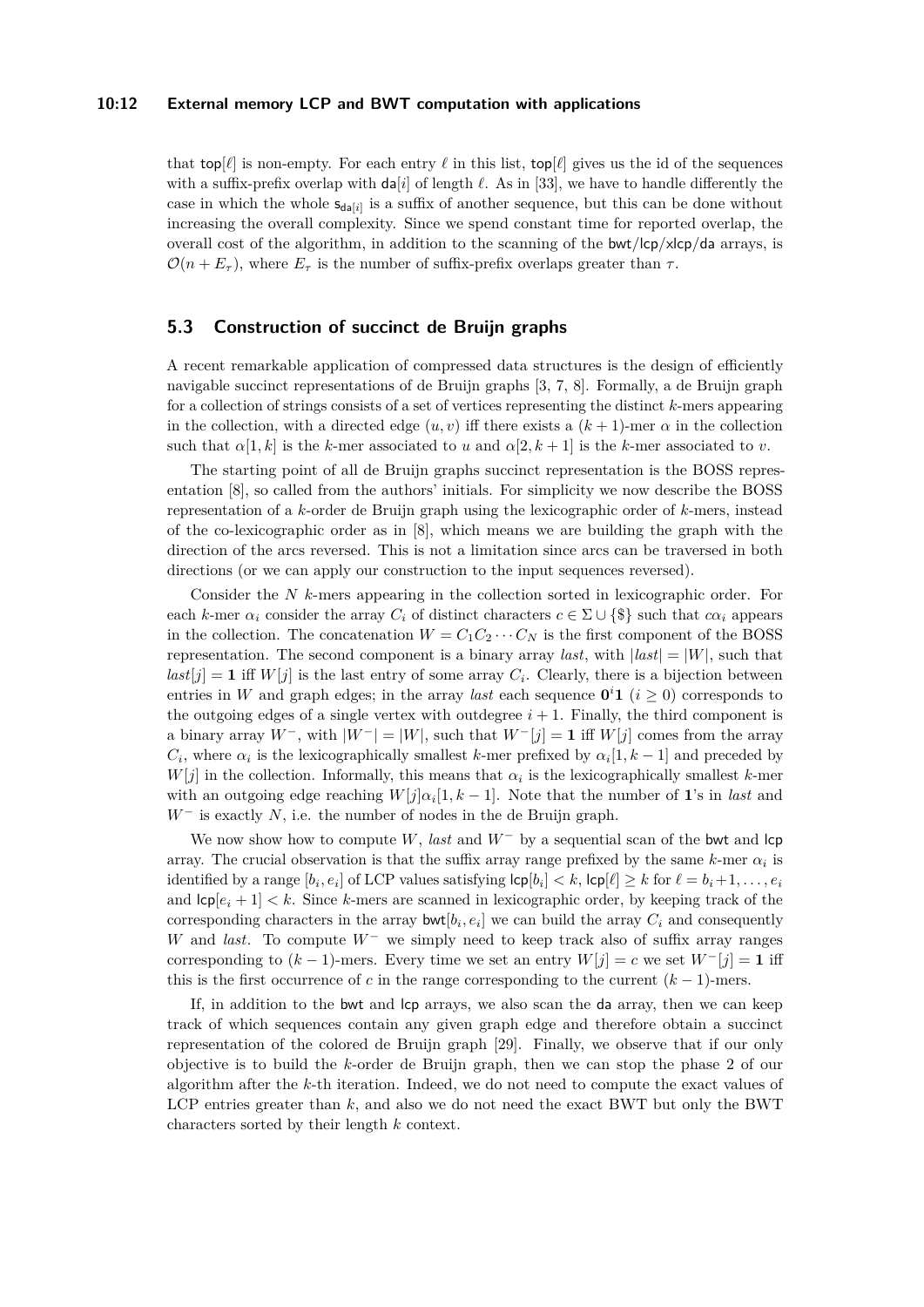| ۰ |  | w<br>I |
|---|--|--------|
|   |  |        |

# **References**

- <span id="page-12-6"></span>**1** Markus J. Bauer, Anthony J. Cox, and Giovanna Rosone. Lightweight algorithms for constructing and inverting the BWT of string collections. *Theor. Comput. Sci.*, 483:134– 148, 2013.
- <span id="page-12-5"></span>**2** Djamal Belazzougui. Linear time construction of compressed text indices in compact space. In *STOC*, pages 148–193. ACM, 2014.
- <span id="page-12-10"></span>**3** Djamal Belazzougui, Travis Gagie, Veli Mäkinen, Marco Previtali, and Simon J. Puglisi. Bidirectional variable-order de Bruijn graphs. In *LATIN*, volume 9644 of *Lecture Notes in Computer Science*, pages 164–178. Springer, 2016.
- <span id="page-12-8"></span>**4** Paola Bonizzoni, Gianluca Della Vedova, Yuri Pirola, Marco Previtali, and Raffaella Rizzi. Computing the BWT and LCP array of a set of strings in external memory. *CoRR*, abs/1705.07756, 2017.
- <span id="page-12-13"></span>**5** Paola Bonizzoni, Gianluca Della Vedova, Yuri Pirola, Marco Previtali, and Raffaella Rizzi. An external-memory algorithm for string graph construction. *Algorithmica*, 78(2):394–424, 2017. [doi:10.1007/s00453-016-0165-4](http://dx.doi.org/10.1007/s00453-016-0165-4).
- <span id="page-12-18"></span>**6** Paola Bonizzoni, Gianluca Della Vedova, Yuri Pirola, Marco Previtali, and Raffaella Rizzi. Divide and conquer computation of the multi-string BWT and LCP array. In *Proc. Computability in Europe (CiE)*, 2018. To appear.
- <span id="page-12-11"></span>**7** Christina Boucher, Alexander Bowe, Travis Gagie, Simon J. Puglisi, and Kunihiko Sadakane. Variable-order de Bruijn graphs. In *DCC*, pages 383–392. IEEE, 2015.
- <span id="page-12-12"></span>**8** Alexander Bowe, Taku Onodera, Kunihiko Sadakane, and Tetsuo Shibuya. Succinct de Bruijn graphs. In *WABI*, volume 7534 of *Lecture Notes in Computer Science*, pages 225– 235. Springer, 2012.
- <span id="page-12-1"></span>**9** S. Burkhardt and J. Kärkkäinen. Fast lightweight suffix array construction and checking. In *Proc. 14th Symposium on Combinatorial Pattern Matching (CPM '03)*, pages 55–69. Springer-Verlag LNCS n. 2676, 2003.
- <span id="page-12-14"></span>**10** Michael Burrows and David J. Wheeler. A block-sorting lossless data compression algorithm. Technical report, Digital SRC Research Report, 1994.
- <span id="page-12-7"></span>**11** Anthony J. Cox, Fabio Garofalo, Giovanna Rosone, and Marinella Sciortino. Lightweight LCP construction for very large collections of strings. *J. Discrete Algorithms*, 37, 2016.
- <span id="page-12-15"></span>**12** Lavinia Egidi and Giovanni Manzini. Lightweight BWT and LCP merging via the Gap algorithm. In *SPIRE*, volume 10508 of *Lecture Notes in Computer Science*, pages 176–190. Springer, 2017.
- <span id="page-12-2"></span>**13** P. Ferragina, T. Gagie, and G. Manzini. Lightweight data indexing and compression in external memory. *Algorithmica*, 2011.
- <span id="page-12-0"></span>**14** Simon Gog and Enno Ohlebusch. Compressed suffix trees: Efficient computation and storage of LCP-values. *ACM Journal of Experimental Algorithmics*, 18, 2013. [doi:10.](http://dx.doi.org/10.1145/2444016.2461327) [1145/2444016.2461327](http://dx.doi.org/10.1145/2444016.2461327).
- <span id="page-12-19"></span>**15** D. Gusfield. *Algorithms on Strings, Trees, and Sequences: Computer Science and Computational Biology*. Cambridge University Press, 1997.
- <span id="page-12-9"></span>**16** Dan Gusfield, Gad M. Landau, and Baruch Schieber. An efficient algorithm for the all pairs suffix-prefix problem. *Inf. Process. Lett.*, 41(4):181–185, 1992.
- <span id="page-12-16"></span>**17** James Holt and Leonard McMillan. Merging of multi-string BWTs with applications. *Bioinformatics*, 30(24):3524–3531, 2014.
- <span id="page-12-3"></span>**18** Juha Kärkkäinen and Dominik Kempa. LCP array construction in external memory. *ACM Journal of Experimental Algorithmics*, 21(1):1.7:1–1.7:22, 2016.
- <span id="page-12-4"></span>**19** Juha Kärkkäinen and Dominik Kempa. Engineering a lightweight external memory suffix array construction algorithm. *Mathematics in Computer Science*, 11(2):137–149, 2017.
- <span id="page-12-17"></span>**20** D. E. Knuth. *Sorting and Searching*, volume 3 of *The Art of Computer Programming*. Addison-Wesley, Reading, MA, USA, second edition, 1998.